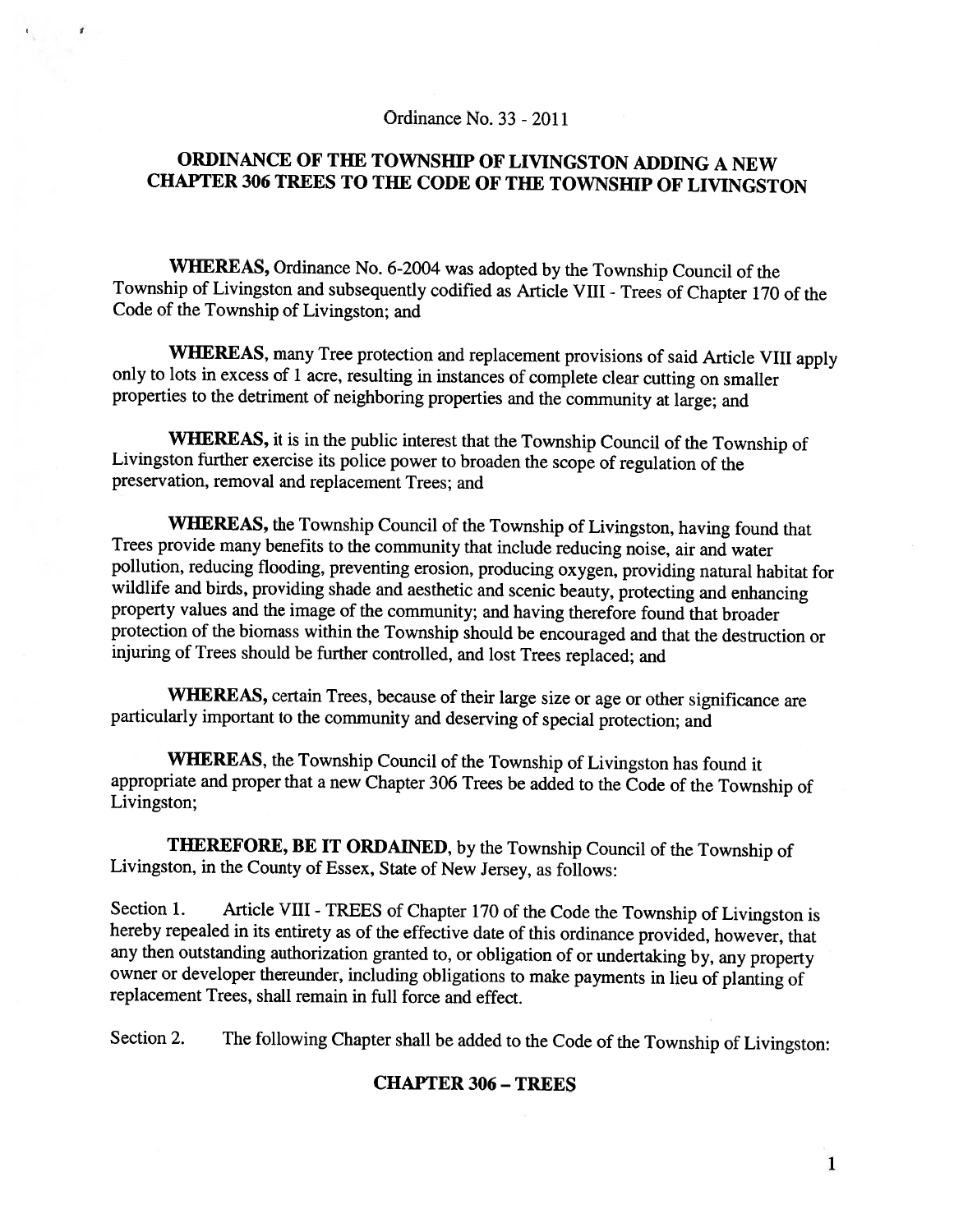§ 306-1. Purpose. The purpose of this Chapter is to preserve the biomass and its benefits, and, in certain circumstances, to provide for replacement of Trees that are removed or destroyed. Control of removal of trees, and protect or enhance property values.

## § 306-2. Exemptions.

- A. The following shall be exempt from the requirements of this Chapter:
	- (1) Golf courses, commercial tree nurseries, and commercial fruit orchards; while operated as such.
	- (2) Removal or pruning of any Tree growing
		- (a) on or over <sup>a</sup> public right-of-way when such action is performed by, or at the direction of, <sup>a</sup> governmental authority, or
		- (b) in <sup>a</sup> streetscape within the Livingston Community Partnership Special Improvement District when such action is performed by, or at the direction of, the Livingston Community Partnership Management Corporation.
	- (3) Removal of any Tree growing on <sup>a</sup> utility right-of way or pruning of branches growing over such <sup>a</sup> right-of-way, when such action is performed by, or under contract from, the public utility.
	- (4) Removal of any Tree that is dead, irreversibly diseased, or constitutes <sup>a</sup> hazard to the safety of life or property; provided that: if requested by the Administrator, credible evidence of such condition, in the form of, but not limited to, <sup>a</sup> written certification by <sup>a</sup> New Jersey Licensed Tree Expert or Licensed Tree Care Operator, or a photograph or video, is provided by the property owner to the Administrator. However, such evidence shall not be required if removal of the Tree was pursuant to <sup>a</sup> notice issued by the Township under Chapter <sup>227</sup> Property Maintenance of the Township Code.

Note: Provisions of general application requiring pruning of trees and removal of dead trees are in Section 227-16 of the Township Code.

- B. The exemptions granted under this Chapter do not relieve any person of possible liability to others for hazards to safety of life or property.
- C. Voluntary compliance, by any person having the benefit of exemptions, with the Tree protection provisions of § 306-6 on their properties is encouraged.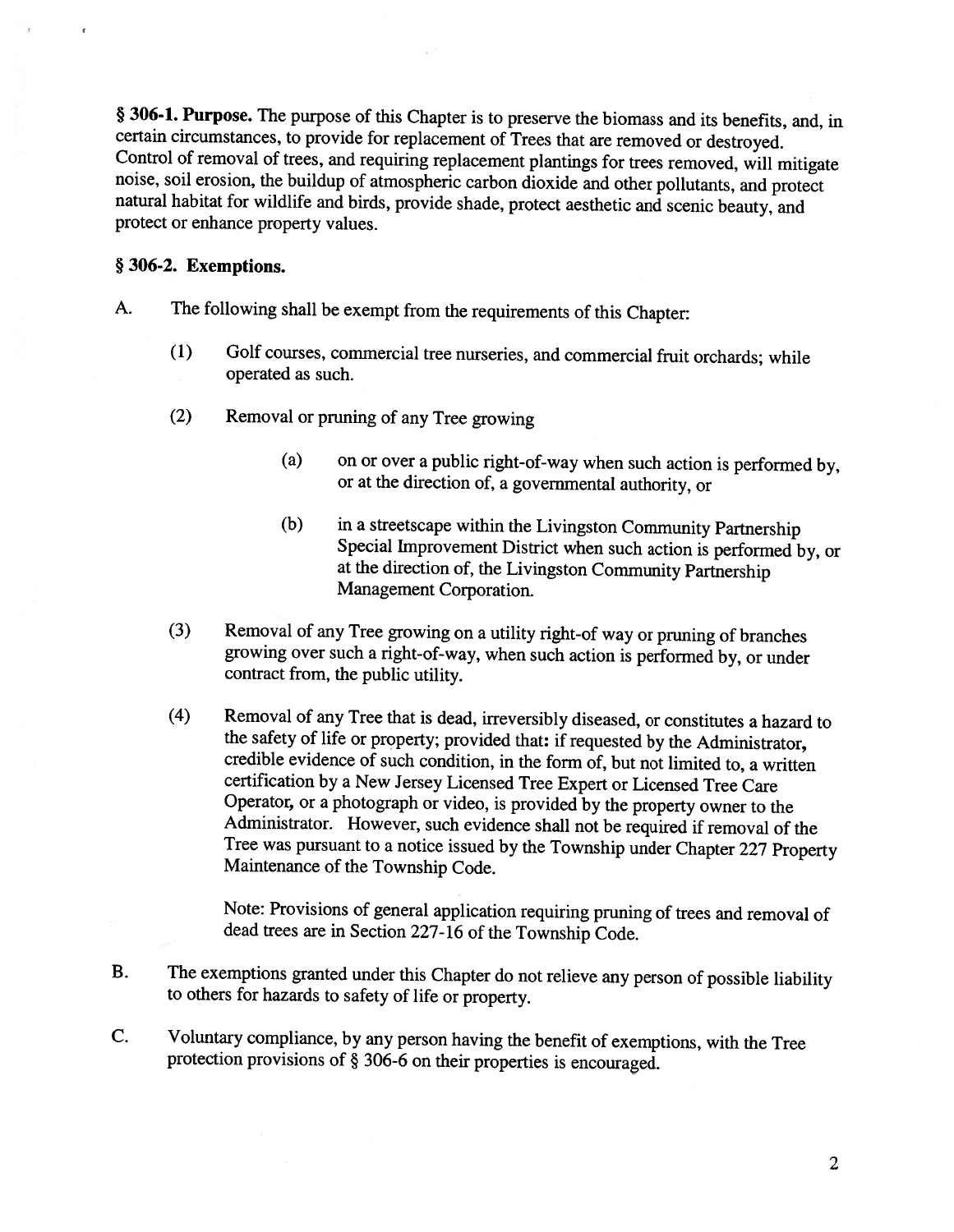§306-3 Definitions. The following words and expressions, and their derivations as used in this Chapter, shall have the following meanings unless the context indicates <sup>a</sup> different meaning. When not inconsistent with the context, words used in the present tense include the future, words used in the <sup>p</sup>lural number include the singular number, and words used in the singular number include the <sup>p</sup>lural number. The word "shall" is always mandatory and not merely directory.

## ADMINISTRATOR - The Zoning Officer.

BOARD -The Planning Board or the Zoning Board of Adjustment, as the case may be.

CALIPER -The diameter of <sup>a</sup> Tree trunk measured in inches at <sup>a</sup> height of four-and-a-half (4.5) feet above groun<sup>d</sup> level. When multiple trunks are joined together below <sup>a</sup> height of four feet, the caliper shall be deemed to be 75% of the sum of the calipers of the individual joined trunks.

DEAD TREE – A Tree that has ceased to function physiologically. Such a Tree is typically devoid of leaves and may have loose bark.

DISEASED TREE — <sup>A</sup> Tree that is terminally infested with fungus, or virus or insects.

**DRIPLINE** - A perimeter on the ground below a Tree established by the maximum horizontal reach of the Tree's branches measured from the trunk of the Tree.

LANDMARK TREE - A Tree that meets any one or more of the following criteria:

- (a) A species rarely found within the Township; or
- (b) More than one hundred and fifty (150) years old; or
- (c) Directly connected to an historic event; or
- (d) Has extraordinary <sup>p</sup>hysical characteristics for its species; and

has been identified as <sup>a</sup> Landmark Tree in <sup>a</sup> register maintained by the Administrator.

LICENSED TREE EXPERT OR LICENSED TREE CARE OPERATOR - An individual who has been licensed in that capacity by the State of New Jersey after successfully passe<sup>d</sup> an examination administered by the New Jersey Board of Tree Experts.

REMOVE OR REMOVAL - Any cutting down, poisoning, or any other action destroying <sup>a</sup> Tree.

REPLACEMENT TREE - A healthy nursery-grown Tree, having a caliper of not less than 2.5 inches if deciduous, or <sup>a</sup> height of not less than six to eight (6-8) feet if coniferous, properly balled and marked with <sup>a</sup> durable label showing genus, species, variety, watering and fertilization requirements.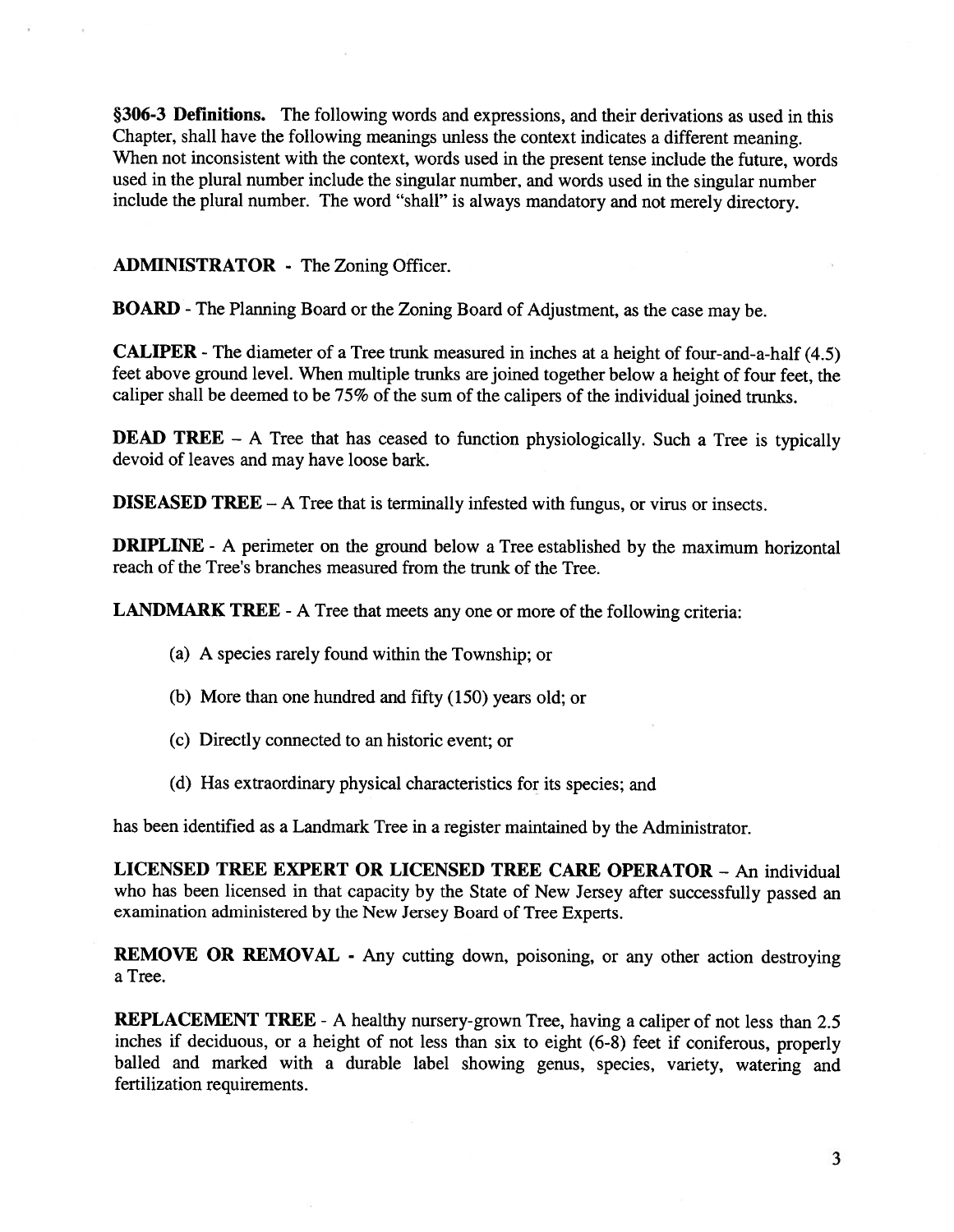ROOT PROTECTION ZONE - An area extending 360 degrees around a Tree trunk for the greater of either the distance from the Tree trunk to the dripline or <sup>a</sup> distance equa<sup>l</sup> to caliper multiplied by one foot; but never less than eight feet in radius.

SHRUB - <sup>A</sup> woody <sup>p</sup>lant ordinarily having several stems arising from its base and normally lacking <sup>a</sup> single trunk. A shrub is not <sup>a</sup> Tree.

SIGNIFICANT TREE - <sup>A</sup> deciduous Tree with <sup>a</sup> caliper that is then greater than twenty (20) inches, or <sup>a</sup> coniferous Tree with <sup>a</sup> height that is then greater than thirty (30) feet. Provided, however, that <sup>a</sup> Dogwood with <sup>a</sup> then caliper in excess of five (5) inches is <sup>a</sup> Significant Tree.

TREE -Any live deciduous or coniferous species, normally having <sup>a</sup> single trunk, for which the typical mature height is not less than ten (10) feet or for which the typical mature caliper is not less than 3.5 inches.

TREE INVENTORY PLAN -A plan prepared in compliance with §306-5.

TREE REMOVAL PERMIT - The permit required to be obtained before the removal of any Tree not exemp<sup>t</sup> or excepted from the requirements of this Chapter.

TREE REPLACEMENT PLAN -A <sup>p</sup>lan prepared in compliance with §306-5.

### §306-4 Fees and Deposits

A. The following non-refundable fees are required:

- (1) Upon submission of <sup>a</sup> Tree Removal Permit application:
	- (a) For <sup>a</sup> developed lot: \$150.00
	- (b) For an undeveloped lot: \$150.00 <sup>p</sup>lus \$150.00 for each acre or fraction of an acre in addition to the first acre.
- (2) Upon submission of an appeal to the Township Council of denial of <sup>a</sup> Tree Removal Permit by the Administrator: \$200.00.
- B. The following technical review escrow deposits are required:
	- (1) Upon filing of <sup>a</sup> Tree Removal Permit application:
		- (a) For <sup>a</sup> developed lot of one (1) acre or more: \$500.00
		- (b) For an undeveloped lot \$500.00 <sup>p</sup>lus \$500.00 for each acre or fraction of an acre in addition to the first acre.

4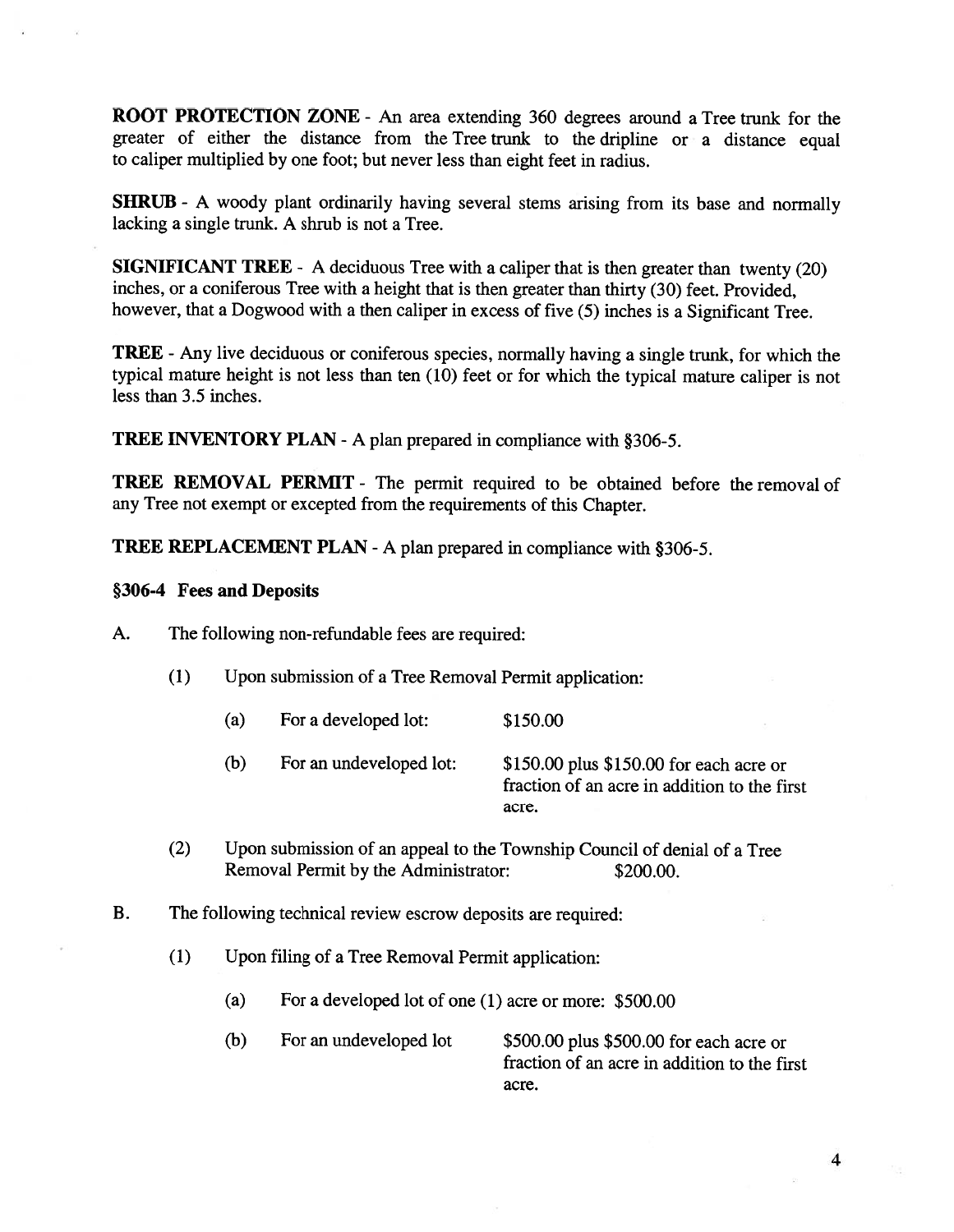#### § 306-5 Tree Removal Permit

A. No Tree for which <sup>a</sup> Tree Removal Permit is required shall be removed by any means unless such <sup>a</sup> permit has been granted.

B. <sup>A</sup> Tree Removal Permit is required for removal of any:

- (1) Landmark Tree.
- (2) Significant Tree.
- (3) Any other deciduous Tree with <sup>a</sup> then caliper in excess of four (4) inches or <sup>a</sup> then height in excess of ten (10) feet, or other coniferous Tree with <sup>a</sup> then height in excess of eight (8) feet.,

(a) Exceptions. However, no Tree Removal Permit shall be required for the following removal of Trees that are not Landmark Trees or Significant Trees:

(i) Removal of any such Tree, when any par<sup>t</sup> of the trunk of the Tree is within five (5) feet of the residential building on the property, or of the principal building on <sup>a</sup> property in <sup>a</sup> non-residence zone district.

(ii) Removal of any such Tree growing on <sup>a</sup> developed residential property when any part of such Tree's trunk is within five (5) feet of a rear yard or side yar<sup>d</sup> line of the property; provided that the owner of the property has first received written consent to such removal from the owner of the immediately adjacent property. The recipient shall keep the written consent available for one (1) year for examination by the Administrator upon request.

(iii) Removal of up to three (3) such Trees elsewhere on <sup>a</sup> developed residential property if no Tree for which <sup>a</sup> Tree Removal Permit is required, exempted or excepted has been removed on the property within the prior twelve (12) months; provided however, that no more than one (1) such Tree shall be removed from the front yard under this clause.

C. An application for <sup>a</sup> Tree Removal Permit shall be submitted to the Administrator in duplicate. If the reques<sup>t</sup> for <sup>a</sup> Tree Removal Permit is in connection with <sup>a</sup> development application for subdivision or site <sup>p</sup>lan approval, an additional copy of the Tree Removal Permit application shall be submitted with the application for development approva<sup>l</sup> submitted to <sup>a</sup> Board. The submission of the application for <sup>a</sup> Tree Removal Permit shall constitute the applicant's consent to entry upon the applicant's property by Township personne<sup>l</sup> both for determination of whether the permit should be granted and determination of compliance with <sup>a</sup> granted permit and the provisions of this Chapter.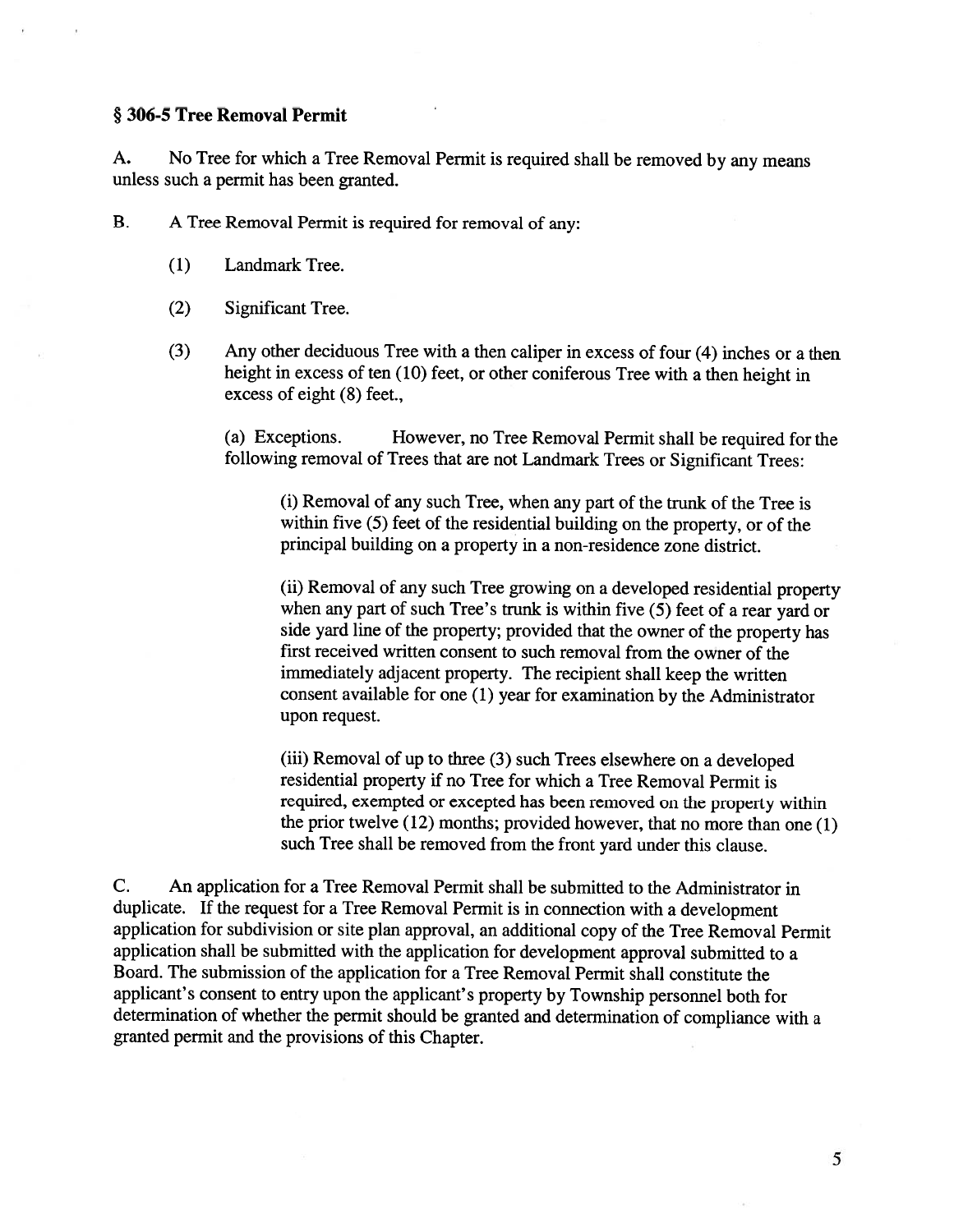D. The Tree Removal Permit application shall be on the form provided by the Administrator and shall provide the following information:

- (1) Street address, tax block and lot numbers of the property.
- (2) Name, address, telephone number and signature of the applicant.
- (3) If the applicant is not the property owner; the name, address, telephone number and consenting signature of the owner.
- (4) The name, address, telephone number and license number of the licensed tree expert or licensed tree care operator who will accomplish the Tree removal; and shall be accompanied by two copies of:
	- (a) <sup>A</sup> Tree Inventory Plan, showing all Trees on the site; their species, size and condition and indicating those that the applicant wishes to remove. The location of existing streams, brooks, ponds or wetlands on, or within 50 feet of, the site shall also be shown.
		- (i) If the site is non-residential or is larger that one (1) acre, the Tree Inventory Plan shall be drawn to <sup>a</sup> scale of not more than 50 feet to the inch and prepared and signed by <sup>a</sup> licensed New Jersey land surveyor or landscape architect.
		- (ii) If the site is <sup>a</sup> developed residential lot that is one (1) acre or less and Tree removal proposed is limited to only one side yard or only to the rear yard or the front yard; the Tree Inventory Plan may be prepared by the applicant on <sup>a</sup> copy of <sup>a</sup> certified lot survey, shall be prepared only for the relevant yard, and may show the approximate locations of the Trees then in that yard.
		- (iii) If the Tree Inventory Plan was prepared by <sup>a</sup> licensed New Jersey land surveyor or landscape architect <sup>a</sup> copy in digital format shall also be provided.
	- (b) <sup>A</sup> Tree Replacement Plan prepared and submitted in the same manner as the Tree Inventory Plan and showing the locations of all Trees to be preserved and all Replacement Trees to be <sup>p</sup>lanted on the site.

E. If Tree removal is proposed for <sup>a</sup> Landmark Tree or <sup>a</sup> Significant Tree, or in connection with an application for development, the applicant shall also provide eight (8) copies of the Tree Removal Permit application to the Livingston Environmental Commission. However, if the Tree<br>Inventory Plan and the Tree Replacement Plan are in electronic format only two (2) hard copies need be provided to the Livingston Environmental Commission. Within thirty (30) days, that commission shall provide its non-binding recommendations to the Administrator, with a copy to the Board if the proposed removal is in connection with an application for development.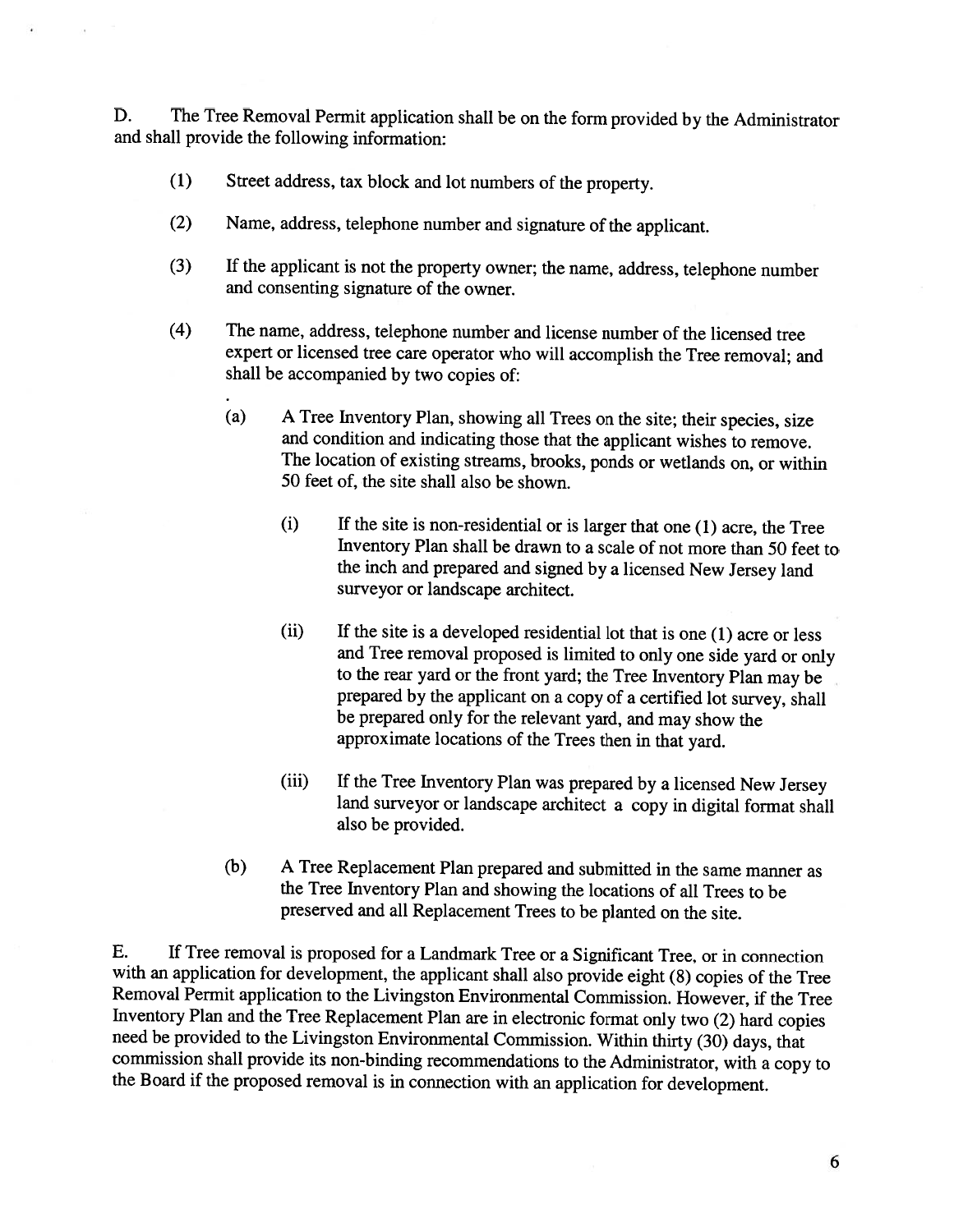F. If the Administrator shall find <sup>a</sup> Tree Removal Permit application to be incomplete, the applicant shall be notified thereof within <sup>20</sup> days after submission of the application or it shall be deemed to be complete.

G. The time period for gran<sup>t</sup> or denial of an application for <sup>a</sup> Tree Removal Permit shall be:

- (1) 45 days after the application submitted has been determined, or deemed, to be complete; or
- (2) within such greater time as may apply to any application for development with which the application is connected; or
- (3) such greater period as may be consented to by the applicant.

H. <sup>A</sup> Tree Removal Permit may be denied by the Administrator if removal would result in excessive run-off of surface water onto adjacent property; soil instability or erosion, silting, create any hazardous or dangerous condition, endangerment or loss of <sup>a</sup> Landmark Tree, or violate any provision of this Chapter.

I. Remediation of any groun<sup>d</sup> for denial of <sup>a</sup> permit under <sup>H</sup> above may be made <sup>a</sup> condition of gran<sup>t</sup> of <sup>a</sup> Tree Removal Permit.

J. <sup>A</sup> Tree Removal Permit issued by the Administrator shall be valid for <sup>a</sup> period of <sup>180</sup> days. However, if the removal is in connection with an application for development the Tree Removal Permit shall remain valid until the later of final action of the Board denying the application for development or the expiration of any development approva<sup>l</sup> granted by such Board.

K. Any applicant aggrieved by denial of <sup>a</sup> Tree Removal Permit by the Administrator may make <sup>a</sup> written appea<sup>l</sup> to the Township Council by filing such appea<sup>l</sup> with the Township Clerk within fourteen (14) business days after the denial. The Township Council shall hear the matter at an open meeting, upon notice to the applicant, within forty-five (45) days after the filing of the notice of appeal.

## § 306-6 Removal pursuant to permit; required protection; replacement.

A. Posting of permit. No Tree removal authorized by <sup>a</sup> Tree Removal Permit shall commence until the applicant shall have prominently posted the permit in public view on the property. The permit shall remain posted until the tenth day after the approve<sup>d</sup> Tree removal work and required Tree preservation work have been completed.

## B. Removal.

(1) Tree removal shall be conducted in such <sup>a</sup> way as to minimize the risk of harm to other Trees, to life and to property.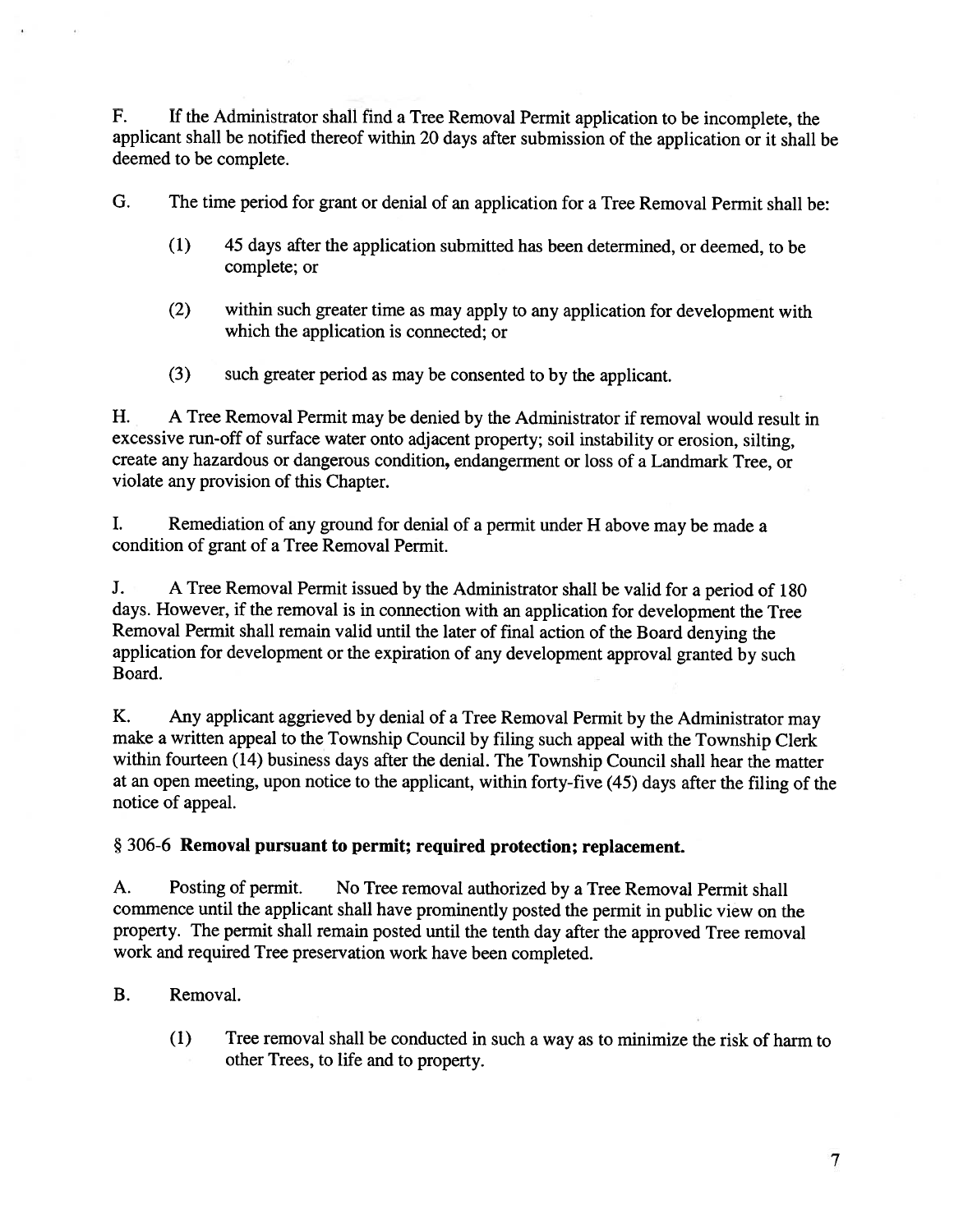- (2) Each Tree permitted to be removed shall be marked in advance with <sup>a</sup> tag or other prominent marking of high visibility.
- (3) All parts of any removed Tree, and all debris or residue, shall promptly be removed from the site. On-site burial or burning is prohibited.
- (4) Every reasonable measure shall be taken to avoid the removal of deciduous Trees with <sup>a</sup> caliper in excess of thirty-six (36) inches, and coniferous Trees with <sup>a</sup> caliper in excess of twelve(12) inches.
- (5) When <sup>a</sup> tree removal permit is sought in connection with an application for development, every reasonable measure shall also be taken to avoid removal of all Trees that are within fifteen (15) feet of the side or rear property lines. In the discretion of the Board acting on the application for development, or upon recommendation by the Administrator, such measures may include, but are not limited to, changes in the location of proposed infrastructure and improvements, and in the size or number of lots on the site.
- (6) Unless the Tree Removal Permit granted provides for removal on <sup>a</sup> day certain and there is no delay, the Administrator shall be <sup>g</sup>iven at the least three (3) business days prior notice of the date on which removal will commence. Except for emergency work, no work pursuant to <sup>a</sup> permit shall take <sup>p</sup>lace on Sunday or later than 5:00 P.M. or earlier than 7:30 A.M. on other days.

<sup>C</sup> Protection. Trees not to be removed shall be protected from harm during Tree removal, as well as during any work to be accomplished on the site pursuant to development approval or any other permit issued. During such work:

- (1) Each Tree, or group of Trees, not to be removed shall be protected by erection of snow fencing or another appropriate high-visibility barrier around the Root Protection Zone of the Tree or the outer limit of the aggregate Root Protection Zone of the group of Trees.
- (2) The grade of land located within the Root Protection Zone shall not be raised or lowered more than three (3) inches unless compensated for by welling or retaining wall methods. In no event shall welling or any retaining wall be installed less than eight (8) feet from the trunk of the Tree or Trees to be protected by it.
- (3) No soil, excavated materials, building materials, construction equipment or supplies shall be stored or operated within <sup>a</sup> Root Protection Zone.
- (4) No fueling, lubricating, or washdown of construction vehicles or equipment shall be performed within fifty (50) feet of any Tree to be preserved.
- (5) When Tree removal has been approved in connection with an application for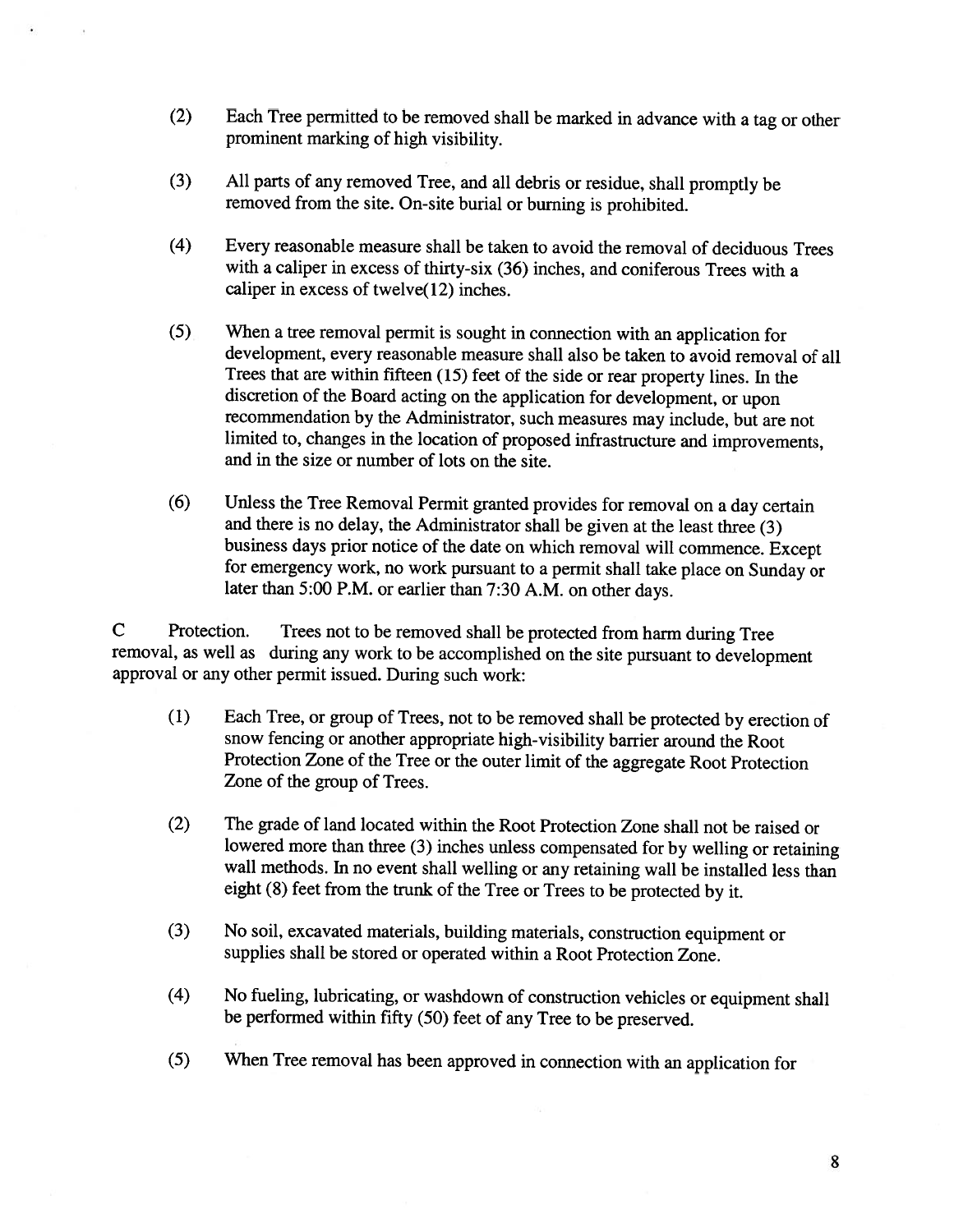development approved by <sup>a</sup> Board, no permitted removal of Trees on any lot shall be carried out, except as required for the construction of streets and sidewalks, or the installation of public utilities, prior to <sup>a</sup> building permit having been issued for that lot.

(6) If any Tree that is to be preserved is removed, or so severely damaged other than by accident as to necessitate its removal, the property owner shall replace it with three (3) times the number of Replacement Trees required under Schedule 1.

D. Replacement. Replacement Trees, in kind or of such other species as the Board may find appropriate, shall be provided according to the following Schedule:

| <u>villeulet deciduous of confierous</u>       |                                      |
|------------------------------------------------|--------------------------------------|
| Size of Tree Removed                           | Number of Replacement Trees Required |
| $4 - \text{but less than } 10$ inches caliper  |                                      |
| $10 - \text{but less than } 20$ inches caliper |                                      |
| $20 -$ less than 30 inches caliper             |                                      |
| 30 inches or greater caliper                   |                                      |

## Schedule 1 Tree Replacement Schedule (Whether deciduous or coniferous)

The required number of Replacement Trees for <sup>a</sup> Landmark Tree shall be 5.

### §306-7. Trees Trust Fund.

A. There is hereby established <sup>a</sup> reserve in the Township's general capital fund which shall be known and designated as the "Trees Trust Fund". <sup>A</sup> separate bank account shall be opened and maintained for this purpose.

B. Funds from this account shall be used, as directed by the Administrator, for the <sup>p</sup>lanting of trees and shrubs on public lands or rights-or-way within the Township.

C. When <sup>a</sup> Tree Removal Permit is granted and the space on the property is inadequate for the <sup>p</sup>lanting of all the Replacement Trees required; in lieu of <sup>p</sup>lanting those Trees that cannot be accommodated on the site the applicant shall make <sup>a</sup> cash contribution in lieu of each such Replacement Tree to the Township's Trees Trust Fund. The cash contribution per each such Tree shall be equa<sup>l</sup> to the then most recent cost to the Township of purchasing and <sup>p</sup>lanting <sup>a</sup> Tree of that species and size, <sup>p</sup>lus twenty-five percent (25%) for administrative expense. The contribution shall be used by the Township solely for expenses of preservation or <sup>p</sup>lanting of Trees or shrubs elsewhere in the Township.

D. If <sup>a</sup> Tree Removal Permit is granted for Tree removal necessary for adding <sup>a</sup> patio, sundeck, outdoor private swimming pool, tennis court, sports court or other permitted accessory use on an already developed single-family residence lot, the cash contribution to the Trees Trust Fund in lieu of <sup>p</sup>lanting on the property in respect of such removal shall not exceed \$2,000.00.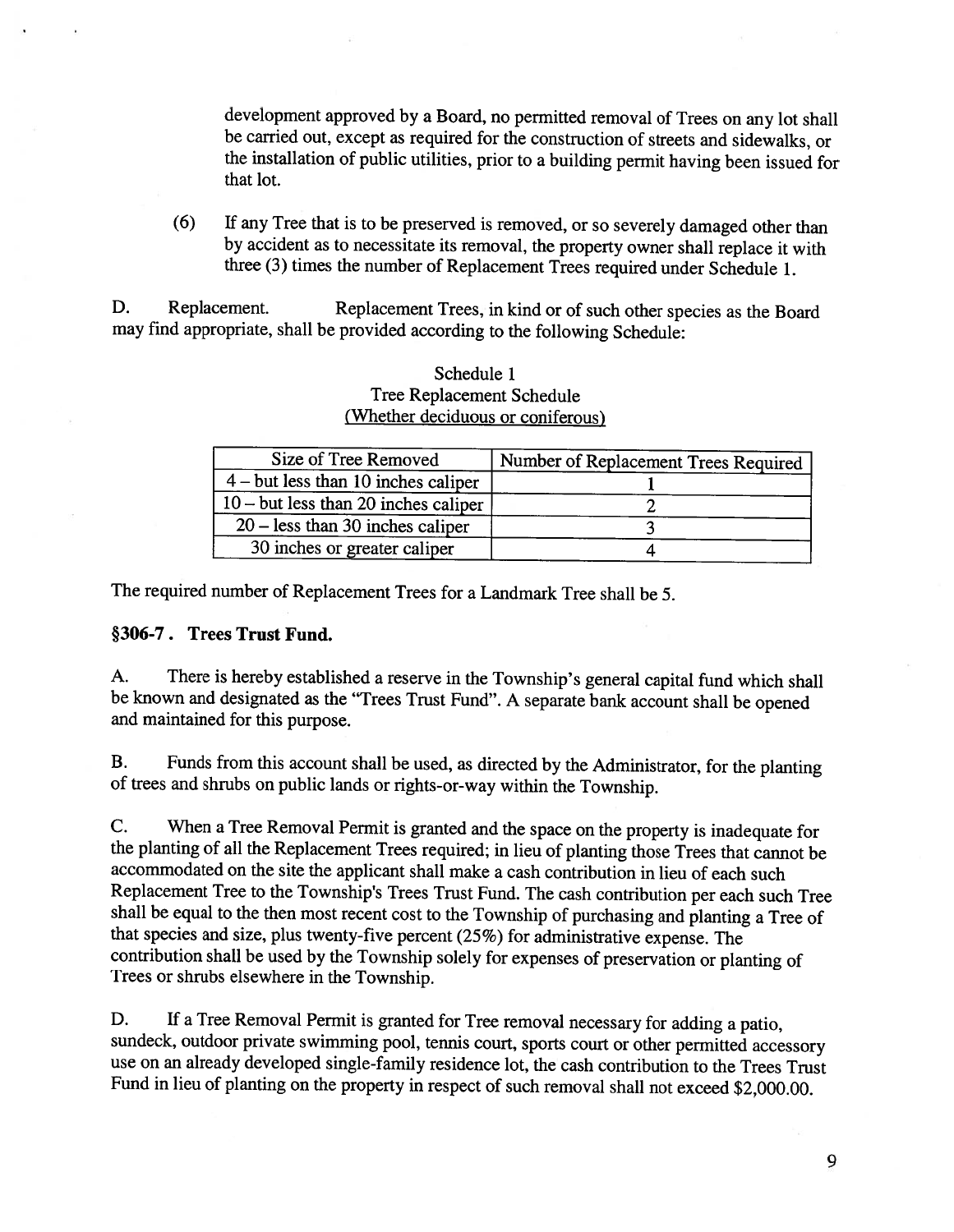# § 306-8. Performance and maintenance guarantees.

A. Performance guarantee. <sup>A</sup> performance guarantee, in an amount determined by the Administrator to cover the cost of performing the Tree Replacement Plan, and such soil stabilization as the Township Engineer shall find necessary, shall be submitted by the applicant upon issuance of <sup>a</sup> Tree Removal Permit or approval by <sup>a</sup> Board of an application for development that includes Tree removal.

B. Maintenance guarantee. Notwithstanding any limitations that may be set forth elsewhere in this Chapter, following completion of performance of <sup>a</sup> Tree Replacement Plan in connection with an approved application for development the developer shall post <sup>a</sup> maintenance guarantee with the Township. Such guarantee, which may be <sup>a</sup> surety bond, shall not exceed fifteen percent (15%) of the total cost of performing the Tree Replacement Plan and shall be in effect for <sup>a</sup> period of three (3) years after the <sup>p</sup>lanting of the last Replacement Tree on the property. The maintenance guarantee shall provide that any Replacement Tree that dies prior to or during the guarantee period will be replaced in kind (or by such other species as may be approved by the Administrator) within the current or next planting season, and at the same size as it had reached at the time of death; except that if it died more than three (3) years after <sup>p</sup>lanting its replacement need not be larger than the size it had reached three (3) years after <sup>p</sup>lanting. The same replacement requirements shall apply to <sup>a</sup> Replacement Tree that is removed because of damage or disease.

## §306-9 Enforcement.

A. The Administrator may suspend any Tree Removal Permit when there has been <sup>a</sup> false or misleading application or when it appears that the terms of the permit are not being complied with.

B. The Administrator shall have the duty to enforce this Chapter and to investigate any violation or alleged violation of any prohibition in this Chapter or requirements of any Tree Removal Permit issued or of authorizatio application for development. The Administrator shall proceed with the enforcement of this Chapter and the penalties provided for violations. Such officer may also pursue such of the statutory method or methods, heretofore or hereinafter provided, as may be open to such officer.

C. Each day in which <sup>a</sup> person engages in Tree removal without <sup>a</sup> permit, or in violation of <sup>a</sup> permit, or of <sup>a</sup> Board approval of an application for development in connection with <sup>a</sup> Tree Removal Permit, shall be deemed a separate violation of this Chapter. Each Tree removed without a permit, or in violation of any permit, or of a Board approval of an application for development in connection with a Tree Removal Permit, shall be an additional separate violation. Any person convicted in Municipal Court of violation of this Chapter shall be subject to <sup>a</sup> fine, imprisonment or community service as provided in Section 1-7 General Penalty of Chapter <sup>1</sup> at the discretion of the Municipal Court Judge.